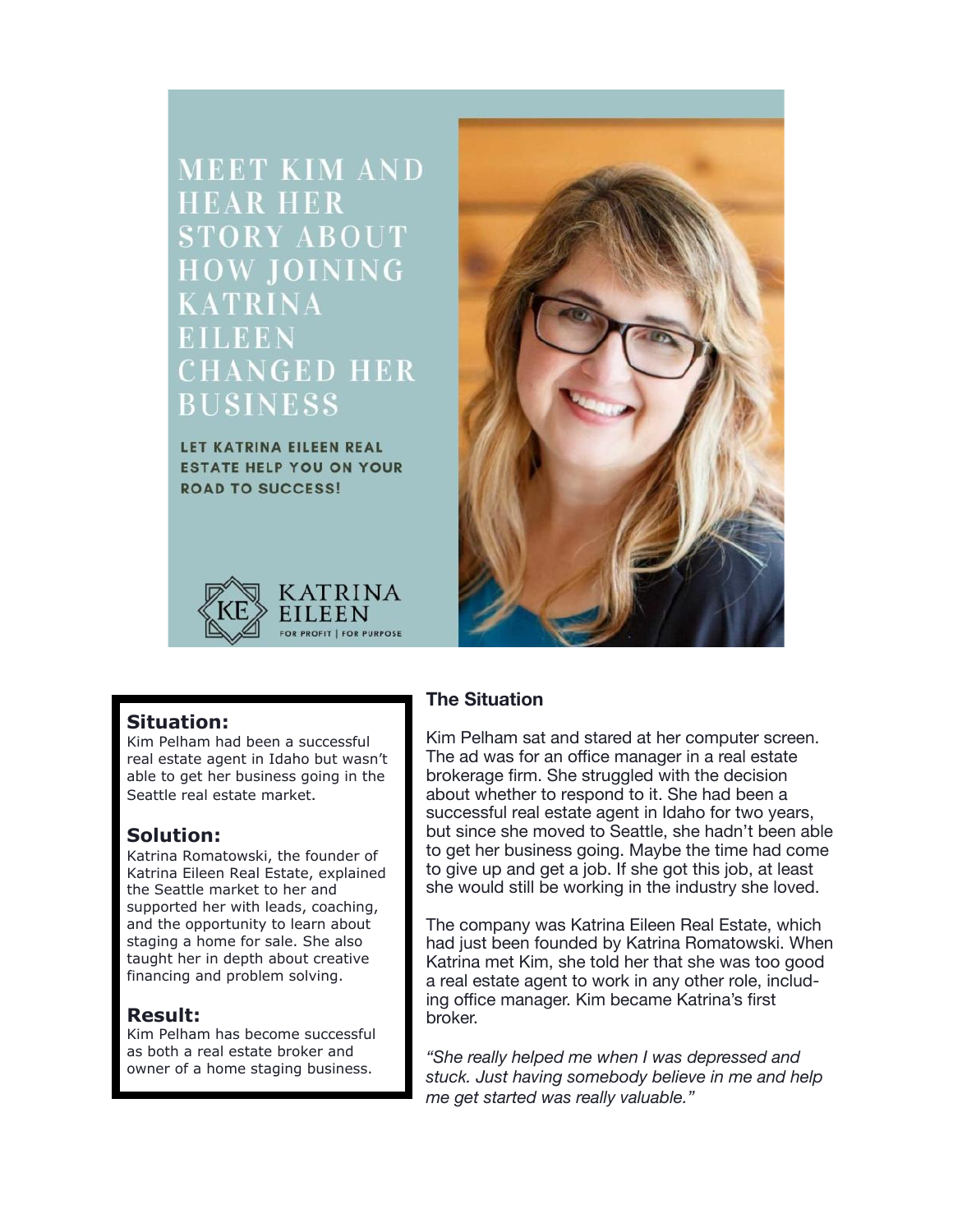### **The Solution**

The Seattle real estate market was decidedly different from the Idaho market, with which Kim had been familiar. The higher home prices were intimidating, and she found it hard to get used to the different forms. But Katrina was there to help her.

*"She allowed me the opportunity to get familiar with the city."*

Katrina gave Kim her first buyer client, a gentleman from Arizona who bought a home with Kim's help. Although the first few clients were tough to land, the leads that Katrina generated started to turn into clients for Kim.

One of the leads was a man whose home was in foreclosure. Kim worked with him for six months before he finally became her first listing client.

Kim had been gaining experience in staging homes by helping Katrina stage them. Real estate agents didn't often stage homes in Idaho because of the lower home prices, but Kim found that she liked it and saw the value. Katrina generously rented staging furniture to Kim for her first listing, with the rental fee paid at closing. The sale was so successful that Kim started to win more clients from it.

*"I like the way Katrina thinks differently and comes up with different ideas. She's worked with a promotional company, so we provide a vacation package when a client buys or sells a house with us. It's a nice gift."*

Not only did Kim secure more clients, both buying and listing, but she eventually started her own staging company, something she couldn't have accomplished without Katrina's help in getting her foot in the door.

Kim continued to learn from Katrina as she built her real estate business, notably how to perform creative financing. She appreciated that Katrina was always available to answer questions but allowed her more and more autonomy as she needed less and less support.

*"I've learned a lot from her on how to structure deals when you're working directly with the seller."*

### **The Result**

By 2018, Kim made gross commissions of over \$235,000. She achieved these results while spending about 15% of her time on her staging business and another 20% of her time helping her husband with his construction business.

Now that Kim is an established broker, she appreciates that Katrina Eileen Real Estate is the kind of brokerage firm that charges its experienced brokers uncommonly low